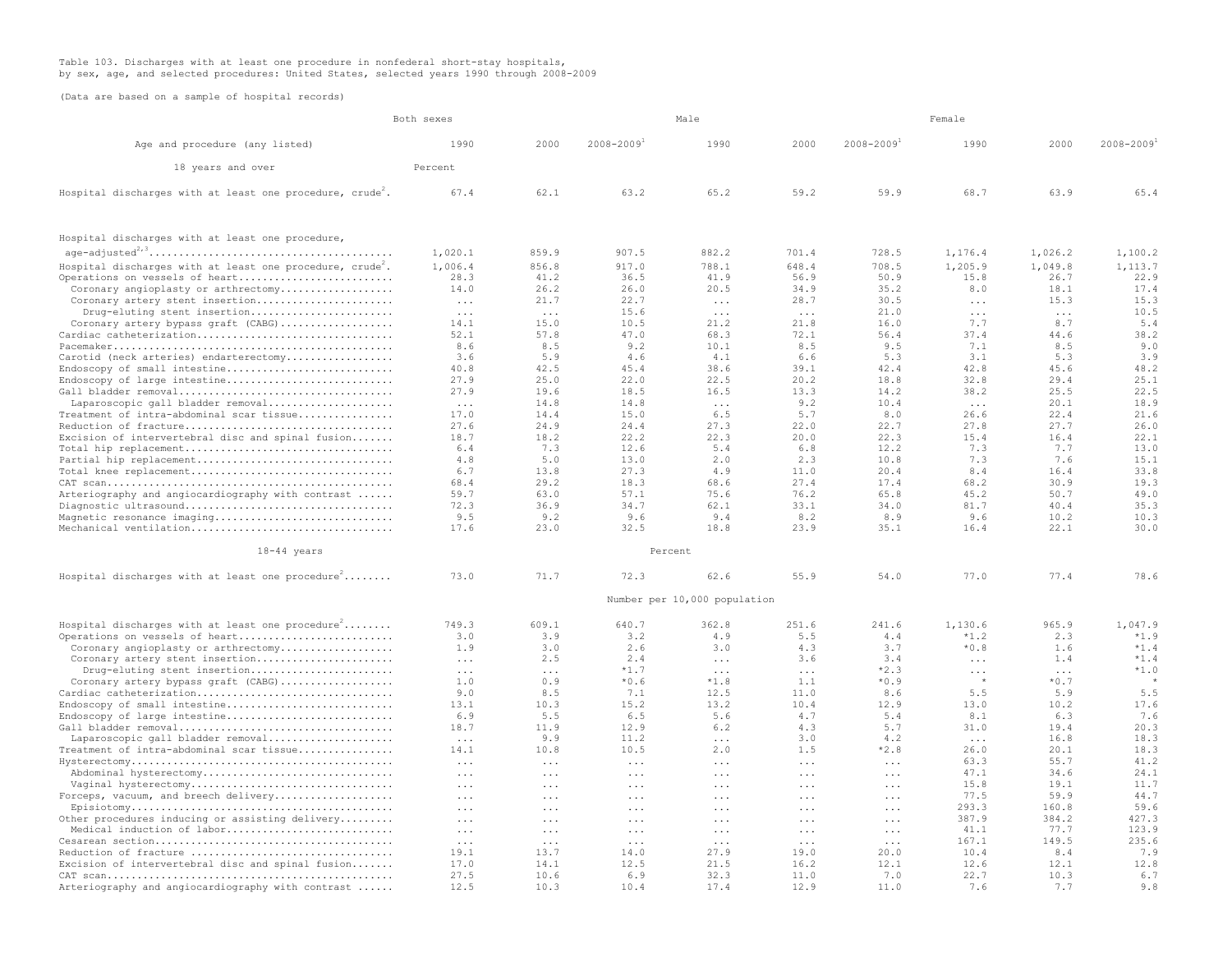| Diagnostic ultrasound                                        | 34.2                 | 11.6     | 10.3       | 19.3                         | 8.3                  | 8.6      | 48.9                 | 14.9                 | 12.0     |
|--------------------------------------------------------------|----------------------|----------|------------|------------------------------|----------------------|----------|----------------------|----------------------|----------|
| Magnetic resonance imaging                                   | 4.9                  | 3.8      | $*3.8$     | 4.9                          | 3.6                  | $*3.1$   | 4.9                  | $*4.0$               | $*4.6$   |
| Mechanical ventilation                                       | 4.6                  | 7.0      | 10.6       | 5.4                          | 8.2                  | 12.6     | 3.8                  | 5.8                  | 8.6      |
|                                                              |                      |          |            |                              |                      |          |                      |                      |          |
|                                                              |                      |          |            |                              |                      |          |                      |                      |          |
| 45-64 years                                                  |                      |          |            | Percent                      |                      |          |                      |                      |          |
| Hospital discharges with at least one procedure <sup>2</sup> | 68.2                 | 62.3     | 63.1       | 68.9                         | 63.4                 | 63.4     | 67.6                 | 61.3                 | 62.9     |
|                                                              |                      |          |            |                              |                      |          |                      |                      |          |
|                                                              |                      |          |            | Number per 10,000 population |                      |          |                      |                      |          |
| Hospital discharges with at least one procedure <sup>2</sup> | 924.2                | 694.6    | 763.7      | 965.9                        | 714.4                | 776.7    | 885.4                | 675.9                | 751.3    |
| Operations on vessels of heart                               | 53.0                 | 57.7     | 45.1       | 83.2                         | 88.5                 | 67.9     | 24.8                 | 28.4                 | 23.4     |
| Coronary angioplasty or arthrectomy                          | 29.4                 | 37.5     | 32.8       | 45.3                         | 55.9                 | 48.2     | 14.5                 | 20.0                 | 18.2     |
| Coronary artery stent insertion                              | $\ldots$             | 31.1     | 28.4       | $\ldots$                     | 46.5                 | 42.1     | $\ldots$             | 16.5                 | 15.3     |
| Drug-eluting stent insertion                                 | $\sim$ $\sim$ $\sim$ | $\ldots$ | 19.7       | $\ldots$                     | $\ldots$ .           | 29.5     | $\ldots$             | $\ldots$             | 10.3     |
| Coronary artery bypass graft (CABG)                          | 23.4                 | 20.3     | 12.2       | 37.5                         | 32.5                 | 19.6     | 10.3                 | 8.6                  | 5.2      |
| Cardiac catheterization                                      | 98.2                 | 83.0     | 59.1       | 136.8                        | 113.9                | 78.6     | 62.3                 | 53.7                 | 40.5     |
|                                                              | 7.8                  | 4.0      | 3.3        | 10.9                         | 5.2                  | 4.6      | $*4.9$               | 2.8                  | $*2.1$   |
| Carotid (neck arteries) endarterectomy                       | 4.0                  | 5.2      | 3.5        | 5.2                          | 5.2                  | $*3.8$   | 3.0                  | $*5.2$               | $*3.3$   |
| Endoscopy of small intestine                                 | 45.0                 | 36.4     | 42.3       | 46.3                         | 40.7                 | 43.7     | 43.8                 | 32.3                 | 41.0     |
| Endoscopy of large intestine                                 | 28.5                 | 19.3     | 19.0       | 25.4                         | 18.1                 | 15.8     | 31.4                 | 20.4                 | 22.0     |
| Gall bladder removal                                         | 36.4                 | 20.6     | 17.9       | 22.3                         | 16.3                 | 14.9     | 49.5                 | 24.6                 | 20.8     |
| Laparoscopic gall bladder removal                            | $\ldots$ .           | 15.3     | 13.9       | $\ldots$                     | 12.1                 | 11.0     | $\ldots$ .           | 18.5                 | 16.6     |
| Treatment of intra-abdominal scar tissue                     | 17.1                 | 15.0     | 15.4       | 9.5                          | 7.0                  | 9.0      | 24.2                 | 22.6                 | 21.4     |
|                                                              | $\ldots$             | $\ldots$ | $\cdots$   | 35.8                         | 15.6                 | 17.0     | $\ldots$             | $\ldots$ .           | $\cdots$ |
| Transurethral prostatectomy                                  | $\ldots$ .           | $\ldots$ | $\ldots$ . | 30.4                         | 7.0                  | $*2.6$   | $\ldots$ .           | $\sim$ $\sim$ $\sim$ | $\ldots$ |
|                                                              | $\cdots$             | $\ddots$ | $\cdots$   | $\cdots$                     | $\cdots$             | $\cdots$ | 76.4                 | 78.2                 | 61.7     |
| Abdominal hysterectomy                                       | $\ldots$ .           | $\ldots$ | $\cdots$   | $\cdots$                     | $\cdots$             | $\ldots$ | 58.4                 | 53.2                 | 36.5     |
| Vaginal hysterectomy                                         | $\ldots$ .           | $\ldots$ | $\ldots$ . | $\ldots$                     | $\cdots$             | $\ldots$ | 17.6                 | 21.6                 | 17.6     |
| Reduction of fracture                                        | 20.3                 | 18.5     | 17.8       | 19.5                         | 17.6                 | 18.3     | 21.0                 | 19.3                 | 17.4     |
| Excision of intervertebral disc and spinal fusion            | 26.1                 | 25.7     | 30.0       | 29.4                         | 27.1                 | 29.5     | 23.1                 | 24.4                 | 30.4     |
| Total hip replacement                                        | 6.2                  | 8.1      | 16.1       | 5.7                          | 9.1                  | 17.1     | 6.5                  | 7.2                  | 15.2     |
| Partial hip replacement                                      |                      | $*1.3$   | $*13.4$    |                              | $*0.8$               | $*12.3$  | $\star$              | $*1.7$               | $*14.4$  |
| Total knee replacement                                       | 6.7                  | 12.7     | 33.6       | 5.8                          | 8.7                  | 25.8     | $*7.4$               | 16.4                 | 41.1     |
|                                                              | $\cdots$             | $\cdots$ |            | $\cdots$                     | $\cdots$             | $\cdots$ | 21.2                 | 10.6                 | 7.7      |
|                                                              | 65.4                 | 25.2     | 17.5       | 69.9                         | 25.9                 | 18.3     | 61.2                 | 24.5                 | 16.7     |
| Arteriography and angiocardiography with contrast            | 105.4                | 85.3     | 66.5       | 138.5                        | 111.4                | 85.7     | 74.6                 | 60.7                 | 48.3     |
| Diagnostic ultrasound                                        | 69.5                 | 34.3     | 32.2       | 73.8                         | 38.0                 | 35.9     | 65.5                 | 30.9                 | 28.7     |
| Magnetic resonance imaging                                   | 10.9                 | 8.9      | 9.0        | 10.7                         | 9.4                  | 9.4      | 11.0                 | 8.4                  | 8.6      |
| Mechanical ventilation                                       | 17.6                 | 21.2     | 32.2       | 18.6                         | 22.9                 | 35.2     | 16.7                 | 19.6                 | 29.3     |
| 65-74 years                                                  |                      |          |            | Percent                      |                      |          |                      |                      |          |
| Hospital discharges with at least one procedure $f$          | 66.5                 | 61.3     | 63.5       | 69.3                         | 63.9                 | 64.6     | 63.8                 | 58.9                 | 62.4     |
|                                                              |                      |          |            |                              |                      |          |                      |                      |          |
|                                                              |                      |          |            | Number per 10,000 population |                      |          |                      |                      |          |
| Hospital discharges with at least one procedure <sup>2</sup> | 1,739.4              | 1,559.8  | 1,614.1    | 1,994.1                      | 1,692.3              | 1,705.7  | 1,539.4              | 1,450.6              | 1,535.9  |
| Operations on vessels of heart                               | 97.0                 | 139.8    | 116.7      | 148.9                        | 195.3                | 165.2    | 56.3                 | 94.1                 | 75.2     |
| Coronary angioplasty or arthrectomy                          | 44.1                 | 86.3     | 80.8       | 64.9                         | 116.0                | 108.6    | 27.8                 | 61.9                 | 57.1     |
| Coronary artery stent insertion                              | $\ldots$ .           | 71.7     | 70.0       | $\ldots$                     | 94.9                 | 91.5     | $\ldots$             | 52.5                 | 51.7     |
| Drug-eluting stent insertion                                 | $\sim$ $\sim$ $\sim$ | $\ldots$ | 50.4       | $\cdots$                     | $\sim$ $\sim$ $\sim$ | 64.0     | $\ldots$             | $\sim$ $\sim$ $\sim$ | 38.7     |
| Coronary artery bypass graft (CABG)                          | 52.1                 | 53.9     | 36.6       | 83.1                         | 79.7                 | 58.1     | 27.7                 | 32.6                 | 18.2     |
| Cardiac catheterization                                      | 164.0                | 174.2    | 131.0      | 213.8                        | 222.7                | 158.6    | 124.9                | 134.2                | 107.3    |
|                                                              | 24.6                 | 22.5     | 20.7       | 32.1                         | 22.8                 | 22.6     | 18.7                 | 22.3                 | 19.1     |
| Carotid (neck arteries) endarterectomy                       | 14.6                 | 24.1     | 18.5       | 18.0                         | 29.5                 | 24.1     | 11.9                 | 19.6                 | $*13.6$  |
| Endoscopy of small intestine                                 | 92.8                 | 106.6    | 97.7       | 91.5                         | 102.4                | 103.5    | 93.7                 | 110.0                | 92.7     |
| Endoscopy of large intestine                                 | 70.3                 | 64.8     | 46.3       | 62.5                         | 59.7                 | 44.1     | 76.5                 | 69.0                 | 48.1     |
| Gall bladder removal                                         | 45.0                 | 42.1     | 33.5       | 42.0                         | 37.9                 | 37.5     | 47.4                 | 45.5                 | 30.1     |
| Laparoscopic gall bladder removal                            | $\ldots$ .           | 29.5     | 24.3       | $\sim$ $\sim$ $\sim$         | 24.4                 | 24.8     | $\ldots$             | 33.7                 | 23.8     |
| Treatment of intra-abdominal scar tissue                     | 23.1                 | 21.4     | 25.2       | 17.1                         | 14.5                 | 19.4     | 27.7                 | 27.1                 | 30.2     |
|                                                              | $\ldots$             | $\ldots$ | $\ldots$ . | 201.1                        | 83.7                 | 57.0     | $\ldots$ .           | $\ldots$             | $\ldots$ |
| Transurethral prostatectomy                                  | $\cdots$             | $\cdots$ | $\cdots$   | 180.9                        | 59.4                 | 26.9     | $\sim$ $\sim$ $\sim$ | $\ldots$             | $\cdots$ |
|                                                              | $\ldots$ .           | $\ldots$ | $\ldots$ . | $\ldots$                     | $\ldots$ .           | $\ldots$ | 37.4                 | 35.9                 | 27.2     |
| Abdominal hysterectomy                                       | $\ldots$ .           | $\ldots$ | $\ldots$ . | $\ldots$                     | $\ldots$ .           | $\ldots$ | 20.8                 | 20.5                 | 12.9     |
| Vaginal hysterectomy                                         | $\ldots$ .           | $\cdots$ | $\ldots$ . | $\ldots$                     | $\cdots$             | $\ldots$ | 16.5                 | 14.7                 | $*12.7$  |
| Reduction of fracture                                        | 36.2                 | 36.4     | 34.9       | 24.3                         | 26.2                 | 21.3     | 45.5                 | 44.8                 | 46.5     |
| Excision of intervertebral disc and spinal fusion            | 16.3                 | 21.1     | 42.7       | 14.2                         | 22.5                 | $*47.3$  | 18.0                 | 20.0                 | 38.7     |
| Total hip replacement                                        | 24.0                 | 25.4     | 36.3       | 23.0                         | 26.4                 | 34.5     | 24.9                 | 24.5                 | 37.8     |
| Partial hip replacement                                      | 8.9                  | 7.6      | $*24.1$    | $*4.0$                       |                      | $*22.2$  | $*12.7$              | 10.5                 | $*25.7$  |
| Total knee replacement                                       | 33.2                 | 65.4     | 104.7      | 26.4                         | 64.5                 | 82.6     | 38.6                 | 66.0                 | 123.6    |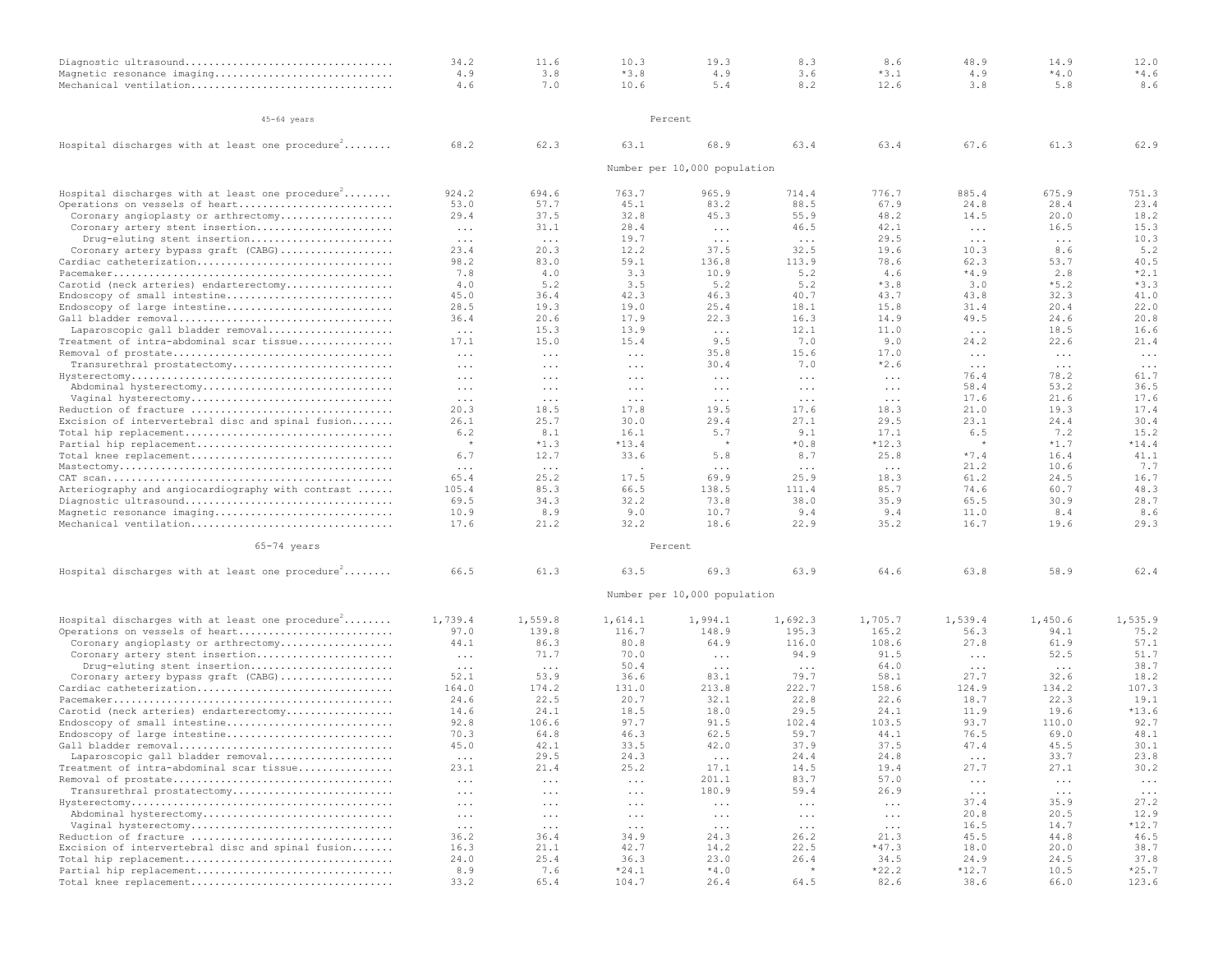|                                                              | $\cdots$             | $\cdots$             | $\cdots$                 | $\cdots$                     | $\cdots$             | $\cdots$             | 30.7                               | 22.7                               | 15.5                |
|--------------------------------------------------------------|----------------------|----------------------|--------------------------|------------------------------|----------------------|----------------------|------------------------------------|------------------------------------|---------------------|
|                                                              | 153.7                | 64.3                 | $*32.3$                  | 163.4                        | 65.7                 | $*31.3$              | 146.1                              | 63.1                               | $*33.2$             |
| Arteriography and angiocardiography with contrast            | 184.5                | 186.2                | 153.7                    | 239.0                        | 231.9                | 188.4                | 141.7                              | 148.5                              | 124.1               |
| Diagnostic ultrasound                                        | 155.2                | 92.7                 | 81.4                     | 165.2                        | 94.1                 | 86.5                 | 147.4                              | 91.6                               | 77.1                |
| Magnetic resonance imaging                                   | 20.6                 | 17.2                 | $*19.4$                  | 19.2                         | $*14.6$              | $*19.7$              | 21.7                               | $*19.3$                            | $*19.1$             |
| Mechanical ventilation                                       | 48.6                 | 60.0                 | 76.2                     | 58.7                         | 70.3                 | 85.1                 | 40.6                               | 51.6                               | 68.5                |
|                                                              |                      |                      |                          |                              |                      |                      |                                    |                                    |                     |
| 75-84 years                                                  |                      |                      |                          | Percent                      |                      |                      |                                    |                                    |                     |
| Hospital discharges with at least one procedure <sup>2</sup> | 59.0                 | 53.6                 | 56.6                     | 61.7                         | 56.3                 | 59.0                 | 57.0                               | 51.8                               | 54.6                |
|                                                              |                      |                      |                          | Number per 10,000 population |                      |                      |                                    |                                    |                     |
| Hospital discharges with at least one procedure $\hat{f}$    | 2,332.9              | 2,212.3              | 2,341.3                  | 2,723.9                      | 2,416.5              | 2,579.6              | 2,096.7                            | 2,078.8                            | 2,174.3             |
| Operations on vessels of heart                               | 69.1                 | 143.2                | 133.8                    | 107.6                        | 202.5                | 196.7                | 45.8                               | 104.5                              | 89.8                |
| Coronary angioplasty or arthrectomy                          | 22.4                 | 84.7                 | 88.3                     | 33.7                         | 109.3                | 124.1                | 15.7                               | 68.7                               | 63.2                |
| Coronary artery stent insertion                              | $\sim$ $\sim$ $\sim$ | 69.8                 | 77.2                     | $\cdots$                     | 86.5                 | 109.3                | $\cdots$                           | 58.8                               | 54.6                |
| Drug-eluting stent insertion                                 | $\sim$ $\sim$ $\sim$ | $\sim$ $\sim$ $\sim$ | 51.0                     | $\ldots$ .                   | $\cdots$             | 73.2                 | $\sim$ $\sim$ $\sim$               | $\sim$ $\sim$ $\sim$               | 35.5                |
| Coronary artery bypass graft (CABG)                          | 47.0                 | 57.7                 | 45.1                     | 74.7                         | 90.5                 | 73.0                 | 30.3                               | 36.2                               | $*25.6$             |
| Cardiac catheterization                                      | 116.6                | 190.2                | 166.4                    | 166.0                        | 236.9                | 191.9                | 86.8                               | 159.6                              | 148.6               |
|                                                              | 50.8                 | 58.1                 | 58.4                     | 70.6                         | 72.2                 | 75.6                 | 38.8                               | 48.9                               | 46.4                |
| Carotid (neck arteries) endarterectomy                       | 19.8                 | 32.8                 | 26.0                     | 24.2                         | 45.5                 | 34.4                 | $*17.1$                            | 24.5                               | $*20.0$             |
| Endoscopy of small intestine                                 | 171.4                | 189.7                | 169.6                    | 188.9                        | 193.8                | 178.6                | 160.8                              | 187.0                              | 163.2               |
| Endoscopy of large intestine                                 | 131.1                | 123.7                | 101.5                    | 126.1                        | 113.8                | 103.0                | 134.1                              | 130.1                              | 100.5               |
| Gall bladder removal<br>Laparoscopic gall bladder removal    | 51.8                 | 43.4<br>28.9         | 41.4<br>34.4             | 64.4                         | 46.7<br>29.6         | 52.9<br>42.0         | 44.2                               | 41.3<br>28.5                       | 33.3<br>29.1        |
| Treatment of intra-abdominal scar tissue                     | $\ldots$<br>34.0     | 28.6                 | 30.4                     | $\ldots$ .<br>28.2           | 26.3                 | 32.8                 | $\ldots$ .<br>37.5                 | 30.2                               | 28.6                |
|                                                              |                      |                      |                          | 273.5                        | 98.0                 | 41.2                 |                                    |                                    |                     |
| Transurethral prostatectomy                                  | $\ldots$<br>$\cdots$ | $\ldots$<br>$\cdots$ | $\cdots$<br>$\cdots$     | 257.5                        | 89.0                 | 37.2                 | $\ldots$ .<br>$\sim$ $\sim$ $\sim$ | $\ldots$ .<br>$\sim$ $\sim$ $\sim$ | $\cdot$<br>$\ldots$ |
|                                                              | $\ddots$             | $\cdots$             | $\ldots$ .               | $\ddots$                     | $\cdots$             | $\ldots$             | 28.5                               | 25.5                               | 23.1                |
| Abdominal hysterectomy                                       | $\ldots$             | $\ddots$             | $\ldots$ .               | $\ldots$                     | $\ldots$             | $\ldots$             | 18.8                               | 16.2                               | 15.2                |
| Vaginal hysterectomy                                         | $\cdots$             | $\ddots$             | $\cdots$                 | $\ldots$                     | $\cdots$             | $\cdot$              | $*9.4$                             | 8.1                                | $*6.9$              |
| Reduction of fracture                                        | 86.2                 | 80.1                 | 69.0                     | 43.4                         | 57.2                 | 46.6                 | 112.1                              | 95.0                               | 84.6                |
| Excision of intervertebral disc and spinal fusion            | 12.0                 | 17.4                 | 34.1                     | $*13.2$                      | $*20.4$              | $*41.3$              | 11.3                               | 15.3                               | 29.1                |
| Total hip replacement                                        | 30.7                 | 26.3                 | 46.5                     | $*26.9$                      | $*21.3$              | 42.6                 | 33.1                               | 29.6                               | 49.3                |
| Partial hip replacement                                      | 43.6                 | 36.6                 | 36.0                     | $*14.3$                      | 20.0                 | $*27.3$              | 61.2                               | 47.5                               | 42.1                |
| Total knee replacement                                       | 28.4                 | 59.3                 | 94.8                     | $*19.5$                      | 48.7                 | 85.8                 | 33.9                               | 66.3                               | 101.1               |
|                                                              | $\cdots$             | $\cdots$             | $\cdots$                 | $\cdots$                     | $\cdots$             | $\cdots$             | 29.2                               | 22.0                               | 10.4                |
|                                                              | 279.7                | 119.2                | $*63.7$                  | 307.2                        | 127.9                | $*66.1$              | 263.0                              | 113.5                              | $*61.9$             |
| Arteriography and angiocardiography with contrast            | 141.0                | 219.2                | 210.2                    | 192.3                        | 287.9                | 241.1                | 109.9                              | 174.3                              | 188.5               |
| Diagnostic ultrasound                                        | 273.5                | 134.1                | 119.4                    | 315.7                        | 142.8                | 139.8                | 248.0                              | 128.4                              | 105.1               |
| Magnetic resonance imaging<br>Mechanical ventilation         | 30.5<br>79.8         | $*37.3$<br>91.1      | 35.1<br>104.5            | 43.0<br>110.3                | $*33.6$<br>106.5     | $*39.8$<br>129.5     | $*23.0$<br>61.3                    | $*39.8$<br>80.9                    | $*31.7$<br>87.0     |
|                                                              |                      |                      |                          |                              |                      |                      |                                    |                                    |                     |
| 85 years and over                                            |                      |                      |                          | Percent                      |                      |                      |                                    |                                    |                     |
| Hospital discharges with at least one procedure <sup>2</sup> | 49.3                 | 44.6                 | 46.6                     | 52.4                         | 45.4                 | 49.8                 | 47.8                               | 44.3                               | 44.9                |
|                                                              |                      |                      |                          | Number per 10,000 population |                      |                      |                                    |                                    |                     |
| Hospital discharges with at least one procedure <sup>2</sup> | 2,762.1              | 2,700.5              | 2,707.2                  | 3,367.3                      | 2,797.9              | 3,095.1              | 2,526.8                            | 2,660.6                            | 2,523.7             |
| Operations on vessels of heart                               | $*14.0$              | 51.1                 | 63.5                     |                              | 83.0                 | 115.5                |                                    | 38.0                               | 39.0                |
| Coronary angioplasty or arthrectomy                          |                      | 36.3                 | 53.5                     | $\star$                      | $*52.9$              | $*94.5$              | $\star$                            | 29.5                               | 34.1                |
| Coronary artery stent insertion                              | $\cdots$             | 31.6                 | 48.4                     | $\cdots$                     | $*48.9$              | 82.7                 | $\cdots$                           | $*24.4$                            | 32.1                |
| Drug-eluting stent insertion                                 | $\ldots$             | $\sim$ $\sim$ $\sim$ | 29.1                     | $\cdots$                     | $\ldots$ .           | $*48.6$              | $\ldots$                           | $\ldots$ .                         | $*19.8$             |
| Coronary artery bypass graft (CABG)                          |                      | $*15.1$              | $*10.0$                  |                              | $*30.1$              | $*20.7$              | $+$                                | $*9.0$                             | $*5.0$              |
| Cardiac catheterization                                      | $*23.7$              | 87.7                 | 92.4                     | $\star$                      | 122.8                | 147.3                | $*19.0$                            | 73.2                               | 66.5                |
|                                                              | 79.5                 | 82.9                 | 104.8                    | 120.4                        | 104.3                | 126.1                | 63.5                               | 74.2                               | 94.7                |
| Carotid (neck arteries) endarterectomy                       |                      | $*12.0$              | $*10.8$                  | $\star$                      | $\star$              |                      |                                    | $*4.8$                             | $\star$             |
| Endoscopy of small intestine                                 | 228.8                | 262.4                | 210.2                    | 288.7                        | 245.1                | 215.0                | 205.5                              | 269.5                              | 207.9               |
| Endoscopy of large intestine                                 | 180.8                | 158.1                | 99.8                     | 188.0                        | 133.3                | 115.7                | 178.0                              | 168.3                              | 92.2                |
| Gall bladder removal                                         | 46.4                 | 40.9                 | 29.4                     | $*68.4$                      | $*42.9$              | $*29.7$              | 37.8                               | $*40.1$                            | $*29.3$             |
| Laparoscopic gall bladder removal                            | $\sim$ $\sim$ $\sim$ | $*30.4$              | 18.7                     | $\ldots$<br>$\star$          | $*16.4$              | $*23.5$              | $\sim$ $\sim$ $\sim$               | $*30.5$                            | $*16.4$             |
| Treatment of intra-abdominal scar tissue                     | 29.6                 | 24.3                 | 26.7                     | 257.2                        | $*113.0$             | $*17.6$<br>$*54.1$   | 33.7<br>$\ldots$ .                 | $*27.5$                            | 31.0                |
| Transurethral prostatectomy                                  | $\ldots$             | $\sim$ $\sim$ $\sim$ | $\ldots$                 | 247.1                        | $*110.0$             | $*50.8$              |                                    | $\ldots$                           | $\ddots$            |
|                                                              | $\cdots$<br>$\cdots$ | $\cdots$             | $\cdots$                 |                              |                      | $\sim$ $\sim$ $\sim$ | $\sim$ $\sim$ $\sim$               | $\ldots$ .                         | $\cdots$            |
| Abdominal hysterectomy                                       | $\ldots$ .           | $\ldots$<br>$\ldots$ | $\ldots$ .<br>$\ldots$ . | $\ldots$ .<br>$\ldots$ .     | $\ldots$<br>$\ldots$ | $\ldots$             | $\star$                            | $^\star$                           | $^\star$            |
| Vaginal hysterectomy                                         | $\sim$ $\sim$ $\sim$ | $\ldots$             | $\ldots$                 | $\ldots$                     | $\ldots$             | $\ldots$             |                                    |                                    |                     |
| Reduction of fracture                                        | 196.2                | 200.5                | 179.6                    | 150.6                        | 93.8                 | 134.6                | 213.9                              | 244.3                              | 200.9               |
| Excision of intervertebral disc and spinal fusion            | $\star$              | $*2.3$               | $*5.4$                   | $\star$                      | $\star$              | $\star$              | $\star$                            | $\star$                            | $\star$             |